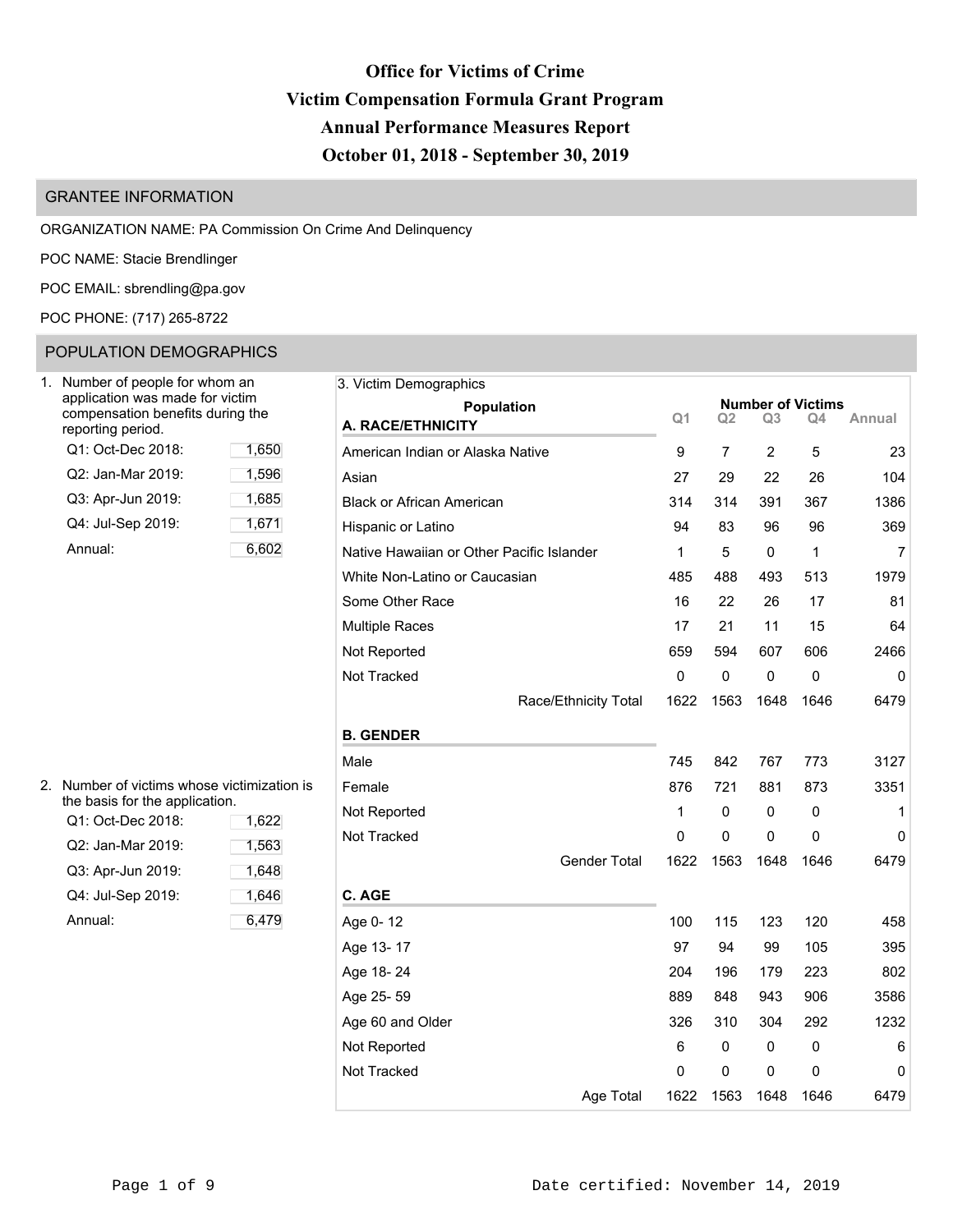# PERFORMANCE MEASURES

4. Based on your program's general procedure, indicate if

Q1: Oct-Dec 2018:

Victims and indirect victims generally count as separate applications

Q2: Jan-Mar 2019:

Victims and indirect victims generally count as separate applications

Q3: Apr-Jun 2019:

Victims and indirect victims generally count as separate applications

Q4: Jul-Sep 2019:

Victims and indirect victims generally count as separate applications

# 5. Number of new applications **received** during

| the reporting period |       |
|----------------------|-------|
| Q1: Oct-Dec 2018:    | 1,648 |
| Q2: Jan-Mar 2019:    | 1,596 |
| Q3: Apr-Jun 2019:    | 1.685 |
| Q4: Jul-Sep 2019:    | 1,622 |
| Annual:              | 6,551 |

### 6. Number of applications **approved** during the

| reporting period. |       |
|-------------------|-------|
| Q1: Oct-Dec 2018: | 1,686 |
| Q2: Jan-Mar 2019: | 1,665 |
| Q3: Apr-Jun 2019: | 1,579 |
| Q4: Jul-Sep 2019: | 1,635 |
| Annual:           | 6,565 |

7. Number of applications **denied/closed**. (i.e., applications that were not approved) during the reporting period.

| Q1: Oct-Dec 2018: | 57  |
|-------------------|-----|
| Q2: Jan-Mar 2019: | 85  |
| Q3: Apr-Jun 2019: | 79  |
| Q4: Jul-Sep 2019: | 70  |
| Annual:           | 291 |

## Reason(s) for denial or close status applicable for the reporting period:

| <b>Population</b>                                                                                                         |          |               |          |     | <b>Number of Victims</b> |
|---------------------------------------------------------------------------------------------------------------------------|----------|---------------|----------|-----|--------------------------|
|                                                                                                                           |          | Q2 -          | Q3 Q4    |     | Annual                   |
| A. Application not filed within time limit                                                                                | 5        | 11            | 11       | 8   | 35                       |
| B. Failure to report to police                                                                                            | 1        | 0             | 5        | 1   | 7                        |
| C. Failure to cooperate with law enforcement,<br>victim/witness coordinator, and/or other official<br>required by program | 1        | $\mathcal{P}$ | 4        | 3   | 10                       |
| D. Incomplete information                                                                                                 | $\Omega$ | $\Omega$      | $\Omega$ | 0   | 0                        |
| E. Contributory misconduct                                                                                                | 17       |               | 32 20 23 |     | 92                       |
| F. Ineligible crime                                                                                                       | 24       | 0             | 29       | -29 | 82                       |
| G. Ineligible application                                                                                                 | 9        | 40            | 10       | 6   | 65                       |
| Other                                                                                                                     | 0        | 0             | 0        | 0   | 0                        |
| Denial explanation:                                                                                                       |          |               |          |     |                          |

### 8. Number of applications received for Sexual Assault Forensic Examinations during the reporting period

| Q1: Oct-Dec 2018: | 1,522 |
|-------------------|-------|
| Q2: Jan-Mar 2019: | 1,360 |
| Q3: Apr-Jun 2019: | 1,269 |
| Q4: Jul-Sep 2019: | 1,610 |
| Annual:           | 5,761 |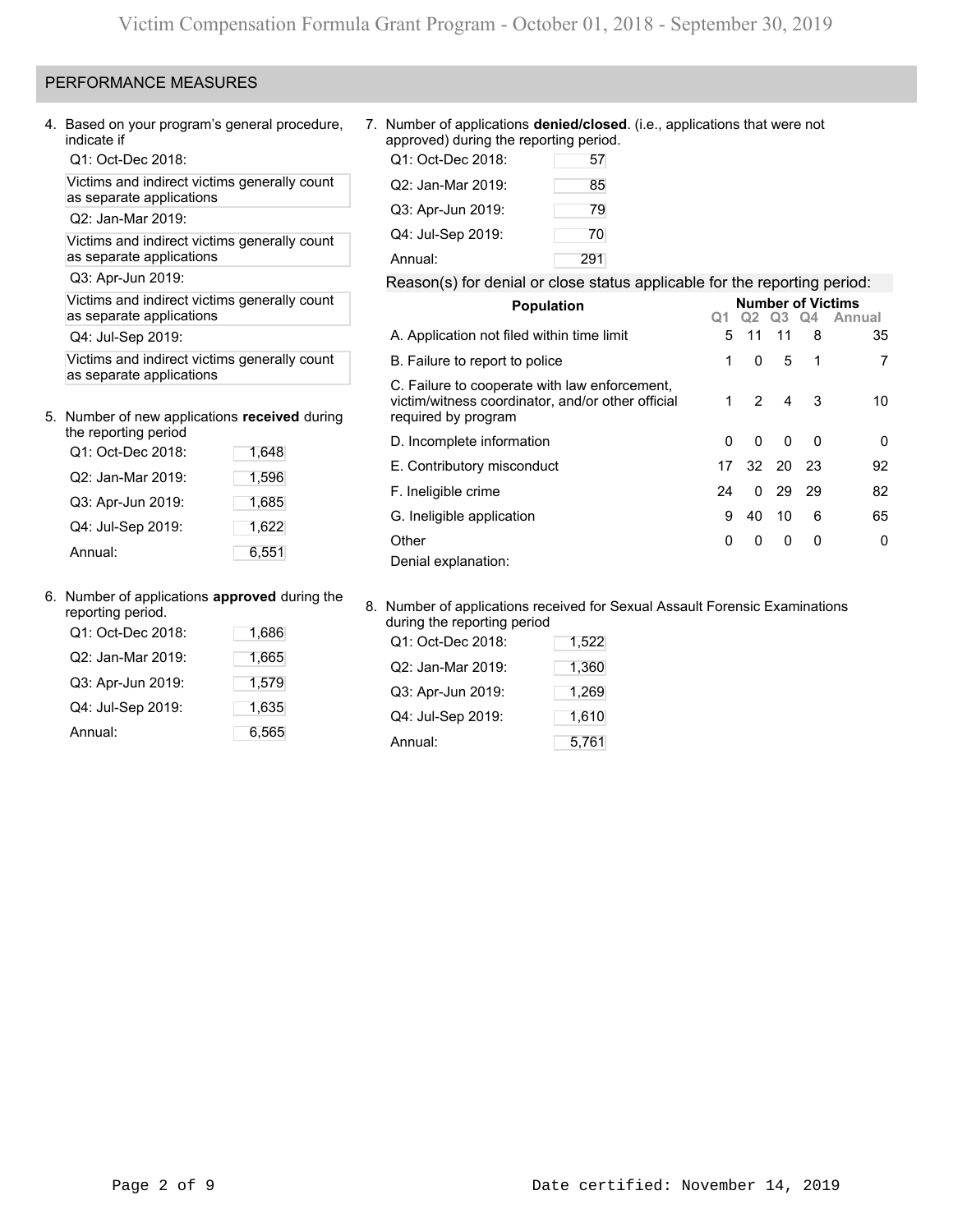| PAYMENT STATISTICS BY CRIME TYPE                            | Qtr:1                                                                                 |                                                                    |          |               |                       |                                              |                           |            |              |                                     |          |                      |                                                           |                                                                                                                                        |                                                                                                                       |                                                                                                                                                           |                                                                                                   |                                                                                                        |
|-------------------------------------------------------------|---------------------------------------------------------------------------------------|--------------------------------------------------------------------|----------|---------------|-----------------------|----------------------------------------------|---------------------------|------------|--------------|-------------------------------------|----------|----------------------|-----------------------------------------------------------|----------------------------------------------------------------------------------------------------------------------------------------|-----------------------------------------------------------------------------------------------------------------------|-----------------------------------------------------------------------------------------------------------------------------------------------------------|---------------------------------------------------------------------------------------------------|--------------------------------------------------------------------------------------------------------|
|                                                             |                                                                                       |                                                                    |          |               |                       | <b>EXPENSE TYPES PAID (in dollars)</b>       |                           |            |              |                                     |          |                      |                                                           |                                                                                                                                        |                                                                                                                       | <b>TYPES OF VICTIMIZATIONS</b><br><b>RELATED TO A CRIME TYPE</b>                                                                                          |                                                                                                   |                                                                                                        |
| <b>TYPES OF CRIME</b>                                       | tal Number of<br>plications Paid During<br>∍ Reporting Period<br>Tota<br>App<br>the I | $\mathbf{s}$<br>ౚ<br>පී<br>ዎ<br>Sœ<br>$\overline{\mathbf{0}}$<br>ŏ | Ö<br>å   | ppo<br>ō<br>ш | eral Burial<br>S<br>ū | except<br>Medical/Dental (<br>mental health) | $\overline{\mathfrak{g}}$ | ation<br>å | ⊭<br>ᄒ<br>စု | ensic<br>ţ<br>⋖<br>Sexual.<br>Exams | ravel    | (qiap)<br>Ğ<br>Other | $\omega$<br>Ξ<br>$\overline{\mathbf{c}}$<br>Total<br>Type | f Applications<br>b Bullying that<br>I During the<br>Period<br>Number of <i>I</i><br>Related to <b>I</b><br>were Paid L<br>Reporting P | Number of Applications<br>Related to Domestic<br>and Family Violence<br>that were Paid During<br>the Reporting Period | <b>¤∄</b><br>r Applica<br>Elder<br>Ouring 1<br>During 1<br>Period<br>Number of <i>I</i><br>Related to <b>E</b><br>Abuse/Neg<br>were Paid I<br>Reporting P | Number of Applications<br>Related to Hate Crimes<br>that were Paid During<br>the Reporting Period | Number of Applications<br>Related to Mass<br>Violence that were<br>Paid During the<br>Reporting Period |
| Arson                                                       | $\mathbf{3}$                                                                          | \$0                                                                | \$0      | \$0           | \$0                   | \$0                                          | \$0                       | \$3,000    | \$0          |                                     | \$0      | \$0                  | \$3.000                                                   | $\mathbf 0$                                                                                                                            | $\overline{0}$                                                                                                        | $\circ$                                                                                                                                                   | $\circ$                                                                                           | $\circ$                                                                                                |
| Assault                                                     | 438                                                                                   | \$296                                                              | \$11,992 | \$310,745     | \$6,454               | \$391,660                                    | \$36,561                  | \$34,650   | \$2,085      |                                     | \$10,530 | \$1                  | \$804,975                                                 | $\overline{0}$                                                                                                                         | 131                                                                                                                   | 47                                                                                                                                                        | $\circ$                                                                                           | $\overline{0}$                                                                                         |
| Burglary                                                    | 35                                                                                    | \$0                                                                | \$0      | \$19,867      | \$0                   | \$0                                          | \$1,617                   | \$5,000    | \$0          |                                     | \$217    | \$0                  | \$26,701                                                  | $\overline{0}$                                                                                                                         | $\overline{0}$                                                                                                        | 18                                                                                                                                                        | $\mathbf{0}$                                                                                      | $\circ$                                                                                                |
| Child Physical Abuse/Neglect                                | 46                                                                                    | \$0                                                                | \$0      | \$230         | \$0                   | \$23,614                                     | \$12,897                  | \$4,000    | \$0          |                                     | \$3,527  |                      | \$44,267                                                  | $\overline{0}$                                                                                                                         | 20                                                                                                                    |                                                                                                                                                           | $\mathsf 0$                                                                                       | $\mathsf 0$                                                                                            |
| Child Pornography                                           |                                                                                       |                                                                    |          |               |                       |                                              |                           |            |              |                                     |          |                      |                                                           |                                                                                                                                        |                                                                                                                       |                                                                                                                                                           |                                                                                                   |                                                                                                        |
| Child Sexual Abuse                                          | 1,314                                                                                 | \$0                                                                | \$0      | \$7,401       | \$0                   | \$1,935                                      | \$54,148                  | \$2,108    | \$0          | \$923,711                           | \$8,402  |                      | \$997,706                                                 | $\overline{0}$                                                                                                                         | 61                                                                                                                    |                                                                                                                                                           | $\overline{0}$                                                                                    | $\overline{0}$                                                                                         |
| <b>DUI/DWI</b>                                              | $\overline{4}$                                                                        | \$0                                                                | \$0      | \$8,484       | \$0                   | \$1,216                                      | \$400                     | \$0        | \$0          |                                     | \$0      |                      | \$10,100                                                  | $\overline{0}$                                                                                                                         | $\circ$                                                                                                               | $\overline{0}$                                                                                                                                            | $\mathsf 0$                                                                                       | $\mathbf{0}$                                                                                           |
| <b>Fraud/Financial Crimes</b>                               | 146                                                                                   | \$0                                                                | \$0      | \$195,679     | \$0                   | \$0                                          | \$1,184                   | \$0        | \$704        |                                     | \$38     |                      | \$197,604                                                 | $\overline{0}$                                                                                                                         | $\mathbf{0}$                                                                                                          | 130                                                                                                                                                       | $\overline{0}$                                                                                    | $\overline{0}$                                                                                         |
| Homicide                                                    | 161                                                                                   | \$500                                                              | \$0      | \$18,286      | \$433,043             | \$6,277                                      | \$11,304                  | \$2,000    | \$0          |                                     | \$10,128 |                      | \$481,539                                                 | $\overline{0}$                                                                                                                         | 13                                                                                                                    | $\circ$                                                                                                                                                   | $\overline{2}$                                                                                    | $\circ$                                                                                                |
| Human Trafficking                                           |                                                                                       |                                                                    |          |               |                       |                                              |                           |            |              |                                     |          |                      |                                                           |                                                                                                                                        |                                                                                                                       |                                                                                                                                                           |                                                                                                   |                                                                                                        |
| Kidnapping                                                  | $\overline{2}$                                                                        | \$0                                                                | \$0      | \$3,578       | \$0                   | \$3,028                                      | \$0                       | \$0        | \$0          |                                     | \$0      |                      | \$6,606                                                   | $\overline{0}$                                                                                                                         | $\overline{0}$                                                                                                        | $\overline{0}$                                                                                                                                            | $\mathbf{0}$                                                                                      | $\circ$                                                                                                |
| Other Vehicular Crimes                                      | 28                                                                                    | \$0                                                                | \$0      | \$51,585      | \$0                   | \$40,801                                     | \$2,325                   | \$1,000    | \$975        |                                     | \$1,067  |                      | \$97,753                                                  | $\overline{0}$                                                                                                                         | $\mathbf{0}$                                                                                                          | $\mathbf 0$                                                                                                                                               | $\overline{0}$                                                                                    | $\overline{0}$                                                                                         |
| Robbery                                                     | 96                                                                                    | \$0                                                                | \$0      | \$24,420      | \$0                   | \$47,936                                     | \$12,751                  | \$4,604    | \$929        |                                     | \$574    | \$0                  | \$91,213                                                  | $\overline{0}$                                                                                                                         | $\overline{0}$                                                                                                        | 24                                                                                                                                                        | $\overline{0}$                                                                                    | $\mathbf{0}$                                                                                           |
| Sexual Assault                                              | 454                                                                                   | \$0                                                                | \$0      | \$8,866       | \$0                   | \$7,583                                      | \$36,779                  | \$3,467    | \$0          | \$349,099                           | \$6,681  | \$0                  | \$412,475                                                 | $\overline{0}$                                                                                                                         | 14                                                                                                                    | $7\overline{ }$                                                                                                                                           | $\circ$                                                                                           | $\overline{0}$                                                                                         |
| Stalking                                                    | 14                                                                                    | \$0                                                                | \$0      | \$965         | \$0                   | \$0                                          | \$5,141                   | \$225      | \$0          |                                     | \$516    | \$0                  | \$6,847                                                   | $\overline{0}$                                                                                                                         | $\overline{0}$                                                                                                        | $\overline{0}$                                                                                                                                            | $\overline{0}$                                                                                    | $\mathbf 0$                                                                                            |
| Terrorism                                                   | $\overline{2}$                                                                        | \$0                                                                | \$0      | \$0           | \$0                   | \$0                                          | \$5,275                   | \$0        | \$0          |                                     | \$0      | \$0                  | \$5,275                                                   | $\overline{0}$                                                                                                                         | $\mathbf 0$                                                                                                           | $\circ$                                                                                                                                                   | $\overline{0}$                                                                                    | $\overline{0}$                                                                                         |
| Total                                                       | 2.743                                                                                 | \$796                                                              | \$11,992 | \$650,105     | \$439,497             | \$524,050                                    | \$180,382                 | \$60,055   | \$4,693      | \$1,272,810                         | \$41,680 | \$1                  | \$3,186,061                                               | $\mathbf{0}$                                                                                                                           | 239                                                                                                                   | 226                                                                                                                                                       | $\overline{2}$                                                                                    | $\mathbf 0$                                                                                            |
| * Other expense explanations<br>Reports Purchase<br>Assault |                                                                                       |                                                                    |          |               |                       |                                              |                           |            |              |                                     |          |                      |                                                           |                                                                                                                                        |                                                                                                                       |                                                                                                                                                           |                                                                                                   |                                                                                                        |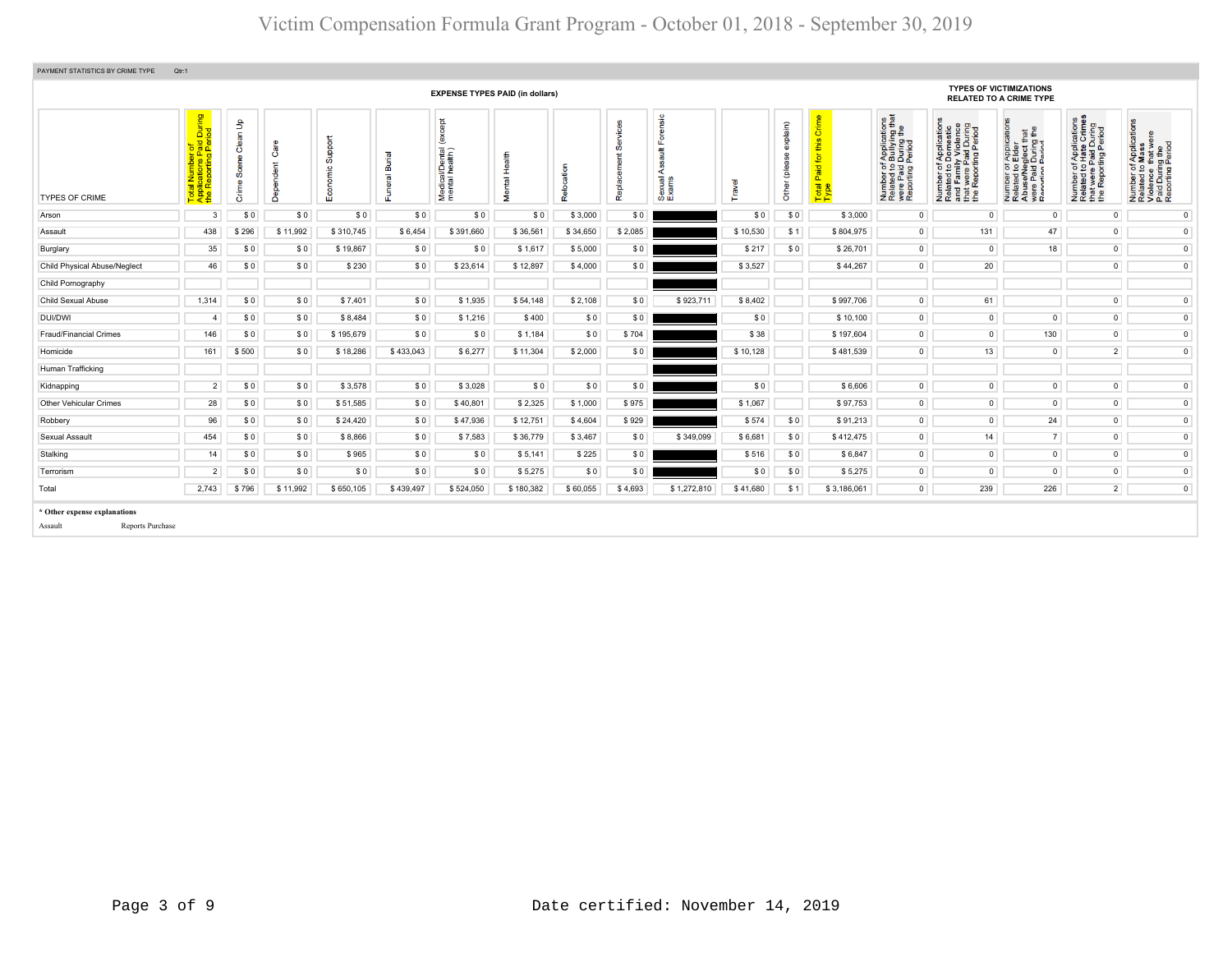# Victim Compensation Formula Grant Program - October 01, 2018 - September 30, 2019

| PAYMENT STATISTICS BY CRIME TYPE                                                                     | Qtr:2                                                                                                               |                                  |                       |                        |                         |                                                        |                                        |                                                                   |                                                                                                                                     |                                                                                                                       |                                                                                                                                                        |                                                                                                   |                                                                                                    |                |                                |                                |                |                |
|------------------------------------------------------------------------------------------------------|---------------------------------------------------------------------------------------------------------------------|----------------------------------|-----------------------|------------------------|-------------------------|--------------------------------------------------------|----------------------------------------|-------------------------------------------------------------------|-------------------------------------------------------------------------------------------------------------------------------------|-----------------------------------------------------------------------------------------------------------------------|--------------------------------------------------------------------------------------------------------------------------------------------------------|---------------------------------------------------------------------------------------------------|----------------------------------------------------------------------------------------------------|----------------|--------------------------------|--------------------------------|----------------|----------------|
|                                                                                                      |                                                                                                                     |                                  |                       |                        |                         |                                                        | <b>EXPENSE TYPES PAID (in dollars)</b> |                                                                   |                                                                                                                                     |                                                                                                                       |                                                                                                                                                        |                                                                                                   |                                                                                                    |                | <b>TYPES OF VICTIMIZATIONS</b> | <b>RELATED TO A CRIME TYPE</b> |                |                |
| TYPES OF CRIME                                                                                       | or or<br>i Paid During<br>ig Period<br><b>Number</b><br>cations<br>eporting<br>$\overline{\sigma}$<br>Total<br>Appl | ક<br>듦<br>రి<br>Sœne<br>ime<br>ò | are<br>Ő<br>Dependent | Support<br>nomic<br>E® | त्त<br>ā<br>uneral<br>ш | <b>Dept</b><br>ð<br>Medical/Dental (<br>mental health) | $\overline{\mathfrak{m}}$              | Crime<br>this<br>$\overline{\mathbf{g}}$<br>Paid<br>Total<br>Type | f Applications<br>b Bullying that<br>I During the<br>Period<br>Paid<br>Paid<br>Thing F<br>Number<br>Related<br>were Pai<br>Reportin | Number of Applications<br>Related to Domestic<br>and Family Violence<br>that were Paid During<br>the Reporting Period | T Application<br>b Elder<br>glect that<br>During the<br>Period<br>Number of <i>I</i><br>Related to <b>E</b><br>Abuse/Neg<br>were Paid I<br>Renorting P | Number of Applications<br>Related to Hate Crimes<br>that were Paid During<br>the Reporting Period | Number of Applicat<br>Related to Mass<br>Violence that were<br>Paid During the<br>Reporting Period |                |                                |                                |                |                |
| Arson                                                                                                |                                                                                                                     |                                  |                       |                        |                         |                                                        |                                        |                                                                   |                                                                                                                                     |                                                                                                                       |                                                                                                                                                        |                                                                                                   |                                                                                                    |                |                                |                                |                |                |
| Assault                                                                                              | 454                                                                                                                 | \$32                             | \$0                   | \$274,056              | \$0                     | \$346,518                                              | \$40,421                               | \$39,260                                                          | \$497                                                                                                                               |                                                                                                                       | \$21,201                                                                                                                                               | \$10                                                                                              | \$721,994                                                                                          | $\overline{0}$ | 157                            | 46                             | $\mathbf{3}$   | $\overline{0}$ |
| Burglary                                                                                             | 39                                                                                                                  | \$0                              | \$0                   | \$14,650               | \$0                     | \$8,601                                                | \$1,174                                | \$6,477                                                           | \$1,666                                                                                                                             |                                                                                                                       | \$494                                                                                                                                                  | \$0                                                                                               | \$33,061                                                                                           | $\overline{0}$ | $\overline{0}$                 | 15                             | $\mathbf{0}$   | $\mathbf{0}$   |
| Child Physical Abuse/Neglect                                                                         | 39                                                                                                                  | \$0                              | \$0                   | \$0                    | \$0                     | \$18,853                                               | \$10,222                               | \$7,000                                                           | \$0                                                                                                                                 |                                                                                                                       | \$2,989                                                                                                                                                | \$0                                                                                               | \$39,064                                                                                           | $\overline{0}$ | 18                             |                                | $\mathbf{3}$   | $\mathbf{0}$   |
| Child Pornography                                                                                    |                                                                                                                     |                                  |                       |                        |                         |                                                        |                                        |                                                                   |                                                                                                                                     |                                                                                                                       |                                                                                                                                                        |                                                                                                   |                                                                                                    |                |                                |                                |                |                |
| Child Sexual Abuse                                                                                   | 1,120                                                                                                               | \$0                              | \$0                   | \$1,372                | \$0                     | \$1,765                                                | \$63,410                               | \$3,640                                                           | \$0                                                                                                                                 | \$839,885                                                                                                             | \$19,112                                                                                                                                               | \$0                                                                                               | \$929,184                                                                                          | $\overline{0}$ | 65                             |                                | $\mathbf{0}$   | $\mathbf{0}$   |
| <b>DUI/DWI</b>                                                                                       | $\overline{7}$                                                                                                      | \$0                              | \$0                   | \$23,562               | \$6,500                 | \$3,609                                                | \$0                                    | \$0                                                               | \$0                                                                                                                                 |                                                                                                                       | \$550                                                                                                                                                  | \$0                                                                                               | \$34,221                                                                                           | $\overline{0}$ | $\circ$                        | $\overline{0}$                 | $\mathbf{0}$   | $\mathbf{0}$   |
| Fraud/Financial Crimes                                                                               | 100                                                                                                                 | \$0                              | \$0                   | \$138,767              | \$0                     | \$0                                                    | \$1,746                                | \$0                                                               | \$30                                                                                                                                |                                                                                                                       | \$499                                                                                                                                                  | \$0                                                                                               | \$141,042                                                                                          | $\overline{0}$ | $\overline{0}$                 | 83                             | $\overline{0}$ | $\overline{0}$ |
| Homicide                                                                                             | 174                                                                                                                 | \$0                              | \$0                   | \$78,851               | \$531,880               | \$2,387                                                | \$18,728                               | \$0                                                               | \$0                                                                                                                                 |                                                                                                                       | \$8,457                                                                                                                                                | \$0                                                                                               | \$640,303                                                                                          | $\overline{0}$ | 22                             | $\overline{0}$                 | 3 <sup>1</sup> | $\mathbf{0}$   |
| Human Trafficking                                                                                    |                                                                                                                     |                                  |                       |                        |                         |                                                        |                                        |                                                                   |                                                                                                                                     |                                                                                                                       |                                                                                                                                                        |                                                                                                   |                                                                                                    |                |                                |                                |                |                |
| Kidnapping                                                                                           | $\overline{2}$                                                                                                      | \$0                              | \$0                   | \$180                  | \$0                     | \$65                                                   | \$0                                    | \$0                                                               | \$0                                                                                                                                 |                                                                                                                       | \$0                                                                                                                                                    | \$0                                                                                               | \$245                                                                                              | $\overline{0}$ | $\overline{0}$                 | $\overline{0}$                 | $\overline{0}$ | $\overline{0}$ |
| Other Vehicular Crimes                                                                               | 30                                                                                                                  | \$0                              | \$0                   | \$39,449               | \$0                     | \$27,206                                               | \$3,303                                | \$4,103                                                           | \$0                                                                                                                                 |                                                                                                                       | \$218                                                                                                                                                  | \$1,313                                                                                           | \$75,592                                                                                           | $\overline{0}$ | $\overline{0}$                 | $\overline{0}$                 | $\mathbf{0}$   | $\mathbf{0}$   |
| Robbery                                                                                              | 76                                                                                                                  | \$0                              | \$0                   | \$13,478               | \$0                     | \$33,504                                               | \$6,633                                | \$2,000                                                           | \$571                                                                                                                               |                                                                                                                       | \$1,015                                                                                                                                                | \$0                                                                                               | \$57,200                                                                                           | $\overline{0}$ | $\circ$                        | 21                             | $\mathbf{0}$   | $\mathbf{0}$   |
| Sexual Assault                                                                                       | 346                                                                                                                 | \$0                              | \$0                   | \$17,236               | \$0                     | \$3,526                                                | \$28,785                               | \$2,103                                                           | \$0                                                                                                                                 | \$245,958                                                                                                             | \$4,959                                                                                                                                                | \$0                                                                                               | \$302,568                                                                                          | $\overline{0}$ | 17                             | 13                             | $\overline{0}$ | $\overline{0}$ |
| Stalking                                                                                             | 18                                                                                                                  | \$0                              | \$0                   | \$1,862                | \$0                     | \$94                                                   | \$7,535                                | \$4,000                                                           | \$0                                                                                                                                 |                                                                                                                       | \$1,066                                                                                                                                                | \$0                                                                                               | \$14,557                                                                                           | $\overline{0}$ | $\overline{0}$                 | $\overline{0}$                 | $\mathbf{0}$   | $\mathbf{0}$   |
| Terrorism                                                                                            | 3                                                                                                                   | \$0                              | \$0                   | \$0                    | \$0                     | \$0                                                    | \$4,445                                | \$1,000                                                           | \$0                                                                                                                                 |                                                                                                                       | \$873                                                                                                                                                  | \$0                                                                                               | \$6,318                                                                                            | $\overline{0}$ | $\circ$                        | $\circ$                        | $\mathbf{0}$   | $\mathbf{0}$   |
| Total                                                                                                | 2,408                                                                                                               | \$32                             | \$0                   | \$603,464              | \$538,380               | \$446,129                                              | \$186,403                              | \$69,582                                                          | \$2,762                                                                                                                             | \$1,085,843                                                                                                           | \$61,434                                                                                                                                               | \$1,323                                                                                           | \$2,995,351                                                                                        | $\overline{0}$ | 279                            | 178                            | $\overline{9}$ | $\overline{0}$ |
| * Other expense explanations<br>Replace documents<br>Assault<br>Other Vehicular Crimes Attorney fees |                                                                                                                     |                                  |                       |                        |                         |                                                        |                                        |                                                                   |                                                                                                                                     |                                                                                                                       |                                                                                                                                                        |                                                                                                   |                                                                                                    |                |                                |                                |                |                |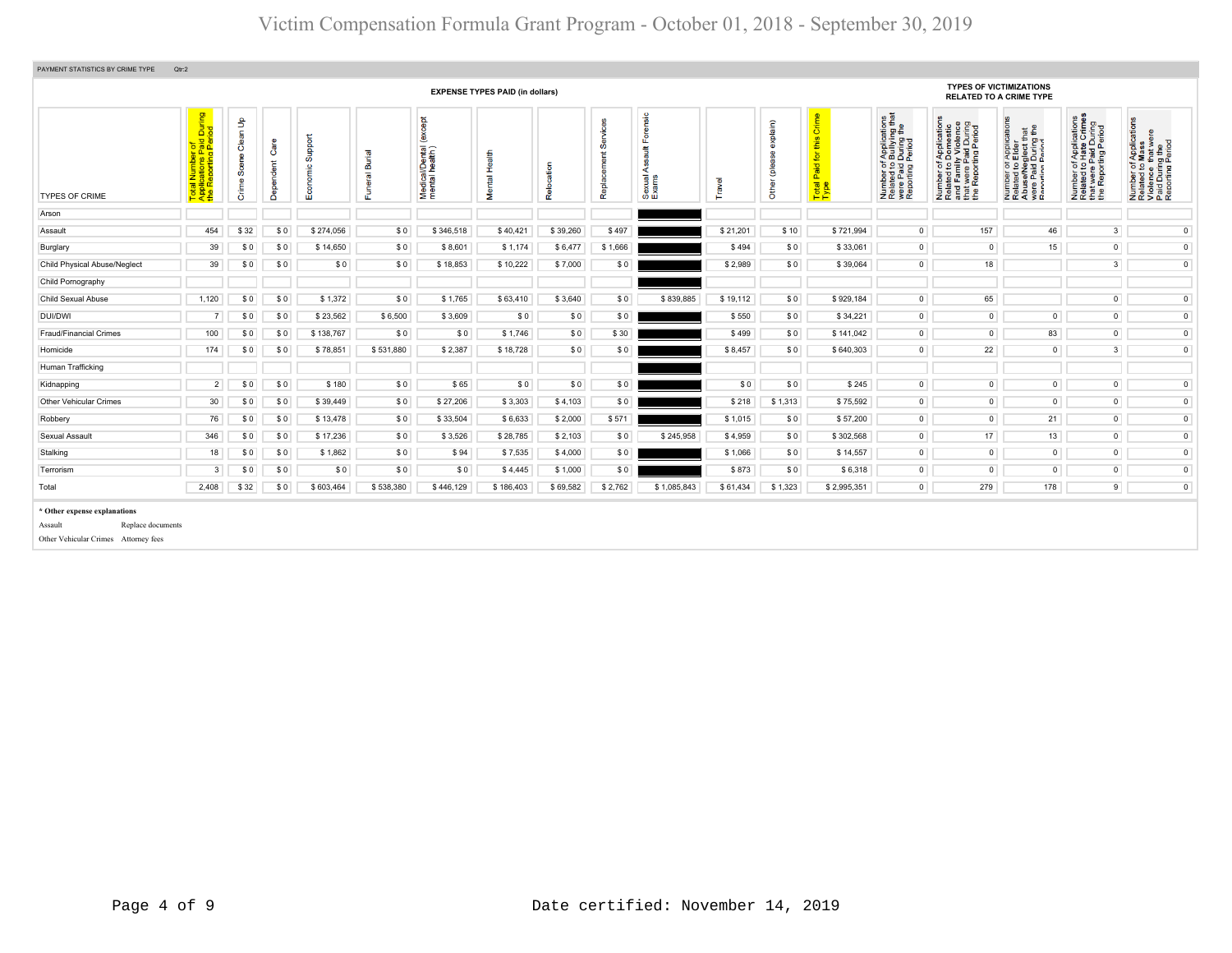| PAYMENT STATISTICS BY CRIME TYPE                            | Qtr:3                                        |                                            |         |                        |                 |                                              |                           |                |           |                  |          |                 |                                                         |                                                                                                                                        |                                                                                                                       |                                                                                                                                                        |                                                                                                                                |                                                                                                                      |
|-------------------------------------------------------------|----------------------------------------------|--------------------------------------------|---------|------------------------|-----------------|----------------------------------------------|---------------------------|----------------|-----------|------------------|----------|-----------------|---------------------------------------------------------|----------------------------------------------------------------------------------------------------------------------------------------|-----------------------------------------------------------------------------------------------------------------------|--------------------------------------------------------------------------------------------------------------------------------------------------------|--------------------------------------------------------------------------------------------------------------------------------|----------------------------------------------------------------------------------------------------------------------|
|                                                             |                                              |                                            |         |                        |                 | <b>EXPENSE TYPES PAID (in dollars)</b>       |                           |                |           |                  |          |                 |                                                         |                                                                                                                                        | <b>TYPES OF VICTIMIZATIONS</b>                                                                                        | <b>RELATED TO A CRIME TYPE</b>                                                                                                                         |                                                                                                                                |                                                                                                                      |
| <b>TYPES OF CRIME</b>                                       | During<br>iod<br><u> 일</u> 은 .<br><b>PER</b> | $\mathbf{B}$<br>듦<br>౼ౚఀ<br>Sœne<br>Φ<br>ò | Ő       | Support<br>≗<br>٤<br>ш | ᠊ᢎ<br>Ë<br>eral | except<br>Medical/Dental (<br>mental health) | $\overline{B}$<br>e<br>Ne | cation<br>Relo | ഗ<br>Repi | Sexual.<br>Exams | Travel   | £<br>Ğ<br>Other | $\overline{\delta}$<br>this<br>ᇃ<br>n.<br>Total<br>Type | f Applications<br>b Bullying that<br>I During the<br>Period<br>Number of <i>I</i><br>Related to <b>I</b><br>were Paid L<br>Reporting P | Number of Applications<br>Related to Domestic<br>and Family Violence<br>that were Paid During<br>the Reporting Period | <b>TE</b><br>Mplica<br>Elder<br>glect th<br>During 1<br>Pariod<br>Number of <i>)</i><br>Related to <b>I</b><br>Abuse/Neg<br>were Paid I<br>Reporting P | of Applications<br>o Hate Crimes<br>reaid During<br>rting Period<br>59<br>Number of<br>Related to<br>that were F<br>the Report | Application<br>Mass<br>Number of Applic<br>Related to Mass<br>Violence that w<br>Paid During the<br>Reporting Period |
| Arson                                                       | $\overline{2}$                               | \$0                                        | \$0     | \$0                    | \$0             | \$314                                        | \$0                       | \$1,000        | \$0       |                  | \$0      | \$0             | \$1,314                                                 | $\overline{0}$                                                                                                                         | $\overline{0}$                                                                                                        | $\circ$                                                                                                                                                | $\mathsf 0$                                                                                                                    | $\mathbf{0}$                                                                                                         |
| Assault                                                     | 458                                          | \$109                                      | \$803   | \$331,322              | \$0             | \$398,340                                    | \$33,827                  | \$34,128       | \$125     |                  | \$17,298 | \$204           | \$816,155                                               | $\overline{0}$                                                                                                                         | 152                                                                                                                   | 39                                                                                                                                                     | $\overline{2}$                                                                                                                 | $\mathbf 0$                                                                                                          |
| Burglary                                                    | 36                                           | \$0                                        | \$0     | \$25,298               | \$0             | \$6,008                                      | \$3,563                   | \$4,000        | \$0       |                  | \$790    | \$0             | \$39,660                                                | $\overline{0}$                                                                                                                         | $\overline{0}$                                                                                                        | 16                                                                                                                                                     | $\overline{0}$                                                                                                                 | $\overline{0}$                                                                                                       |
| Child Physical Abuse/Neglect                                | 41                                           | \$0                                        | \$0     | \$3,021                | \$0             | \$17,332                                     | \$10,631                  | \$1,231        | \$0       |                  | \$2,758  | \$0             | \$34,973                                                | $\overline{0}$                                                                                                                         | 16                                                                                                                    |                                                                                                                                                        | $\overline{2}$                                                                                                                 | $\overline{0}$                                                                                                       |
| Child Pornography                                           |                                              |                                            |         |                        |                 |                                              |                           |                |           |                  |          |                 |                                                         |                                                                                                                                        |                                                                                                                       |                                                                                                                                                        |                                                                                                                                |                                                                                                                      |
| Child Sexual Abuse                                          | 857                                          | \$0                                        | \$0     | \$7,128                | \$0             | \$4,029                                      | \$80,178                  | \$1,000        | \$0       | \$601,458        | \$16,852 | \$0             | \$710.645                                               | $\overline{0}$                                                                                                                         | 64                                                                                                                    |                                                                                                                                                        | $\circ$                                                                                                                        | $\circ$                                                                                                              |
| <b>DUI/DWI</b>                                              | 6                                            | \$0                                        | \$0     | \$6,470                | \$0             | \$187                                        | \$40                      | \$0            | \$0       |                  | \$155    | \$0             | \$6,852                                                 | $\overline{0}$                                                                                                                         | $\circ$                                                                                                               | $\circ$                                                                                                                                                | $\circ$                                                                                                                        | $\circ$                                                                                                              |
| Fraud/Financial Crimes                                      | 163                                          | \$0                                        | \$0     | \$267,986              | \$0             | \$0                                          | \$900                     | \$0            | \$30      |                  | \$8      | \$0             | \$268,923                                               | $\overline{0}$                                                                                                                         | $\mathbf 0$                                                                                                           | 145                                                                                                                                                    | $\overline{0}$                                                                                                                 | $\overline{0}$                                                                                                       |
| Homicide                                                    | 192                                          | \$500                                      | \$0     | \$36,008               | \$570,491       | \$1,703                                      | \$13,630                  | \$1,000        | \$0       |                  | \$9,039  | \$0             | \$632,371                                               | $\overline{0}$                                                                                                                         | 21                                                                                                                    | $\circ$                                                                                                                                                | 9                                                                                                                              | $\mathbf{0}$                                                                                                         |
| Human Trafficking                                           |                                              |                                            |         |                        |                 |                                              |                           |                |           |                  |          |                 |                                                         |                                                                                                                                        |                                                                                                                       |                                                                                                                                                        |                                                                                                                                |                                                                                                                      |
| Kidnapping                                                  | -1                                           | \$0                                        | \$0     | \$0                    | \$0             | \$13                                         | \$0                       | \$0            | \$0       |                  | \$0      | \$0             | \$13                                                    | $\overline{0}$                                                                                                                         | $\circ$                                                                                                               | $\overline{0}$                                                                                                                                         | $\overline{0}$                                                                                                                 | $\mathbf 0$                                                                                                          |
| <b>Other Vehicular Crimes</b>                               | 22                                           | \$0                                        | \$0     | \$32,396               | \$1,615         | \$59,059                                     | \$5,513                   | \$0            | \$0       |                  | \$3,236  | \$0             | \$101,819                                               | $\overline{0}$                                                                                                                         | $\circ$                                                                                                               | $\overline{0}$                                                                                                                                         | $\mathbf{0}$                                                                                                                   | $\overline{0}$                                                                                                       |
| Robbery                                                     | 91                                           | \$0                                        | \$0     | \$54,522               | \$0             | \$50,128                                     | \$9,389                   | \$3,000        | \$191     |                  | \$138    | \$0             | \$117,367                                               | $\overline{0}$                                                                                                                         | $\circ$                                                                                                               | 21                                                                                                                                                     | $\circ$                                                                                                                        | $\circ$                                                                                                              |
| Sexual Assault                                              | 318                                          | \$0                                        | \$451   | \$40,937               | \$0             | \$22,082                                     | \$26,187                  | \$3,152        | \$204     | \$221,748        | \$4,198  | \$0             | \$318,959                                               | $\overline{0}$                                                                                                                         | $\circ$                                                                                                               | $\mathbf 0$                                                                                                                                            | $\circ$                                                                                                                        | $\mathbf 0$                                                                                                          |
| Stalking                                                    | 17                                           | \$0                                        | \$0     | \$15,552               | \$0             | \$1,302                                      | \$3,202                   | \$5,266        | \$0       |                  | \$335    | \$0             | \$25,657                                                | $\overline{0}$                                                                                                                         | $\overline{0}$                                                                                                        | $\overline{0}$                                                                                                                                         | $\circ$                                                                                                                        | $\overline{0}$                                                                                                       |
| Terrorism                                                   | $\overline{a}$                               | \$0                                        | \$0     | \$0                    | \$0             | \$0                                          | \$2,165                   | \$0            | \$0       |                  | \$560    | \$0             | \$2,725                                                 | $\overline{0}$                                                                                                                         | $\circ$                                                                                                               | $\circ$                                                                                                                                                | $\overline{2}$                                                                                                                 | $\mathsf 0$                                                                                                          |
| Total                                                       | 2,208                                        | \$609                                      | \$1,254 | \$820,640              | \$572,106       | \$560,497                                    | \$189,223                 | \$53,777       | \$549     | \$823,206        | \$55,366 | \$204           | \$3,077,432                                             | $\circ$                                                                                                                                | 253                                                                                                                   | 221                                                                                                                                                    | 15                                                                                                                             | $\mathbf{0}$                                                                                                         |
| * Other expense explanations<br>Reports Purchase<br>Assault |                                              |                                            |         |                        |                 |                                              |                           |                |           |                  |          |                 |                                                         |                                                                                                                                        |                                                                                                                       |                                                                                                                                                        |                                                                                                                                |                                                                                                                      |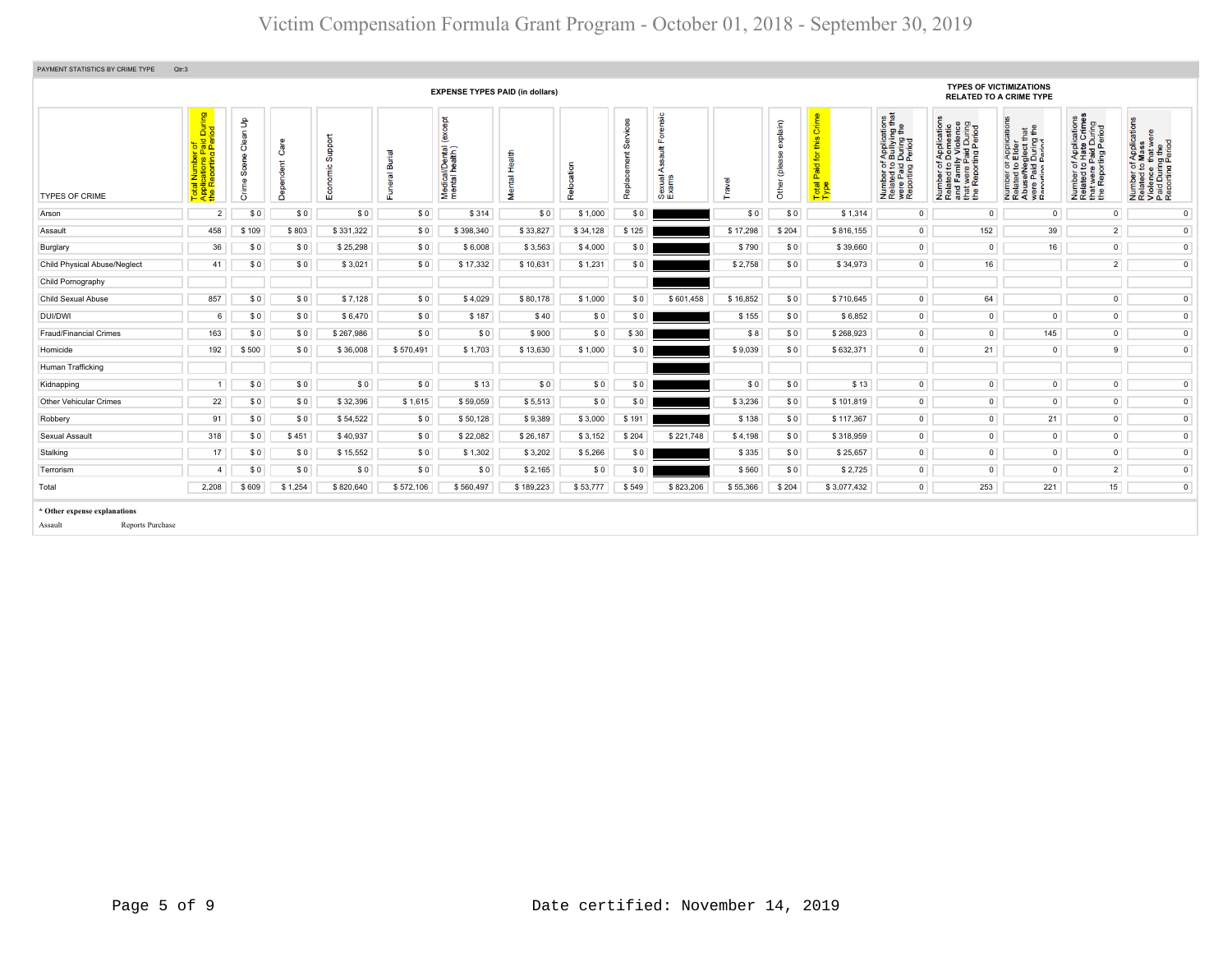| PAYMENT STATISTICS BY CRIME TYPE | Qtr:4                                                      |                                      |              |                   |                |                                               |                                        |             |                 |                                                       |               |                       |                                         |                                                                                                                                  |                                                                                                                                                     |                                                                                                                                                                   |                                                                                                   |                                                                                                                             |
|----------------------------------|------------------------------------------------------------|--------------------------------------|--------------|-------------------|----------------|-----------------------------------------------|----------------------------------------|-------------|-----------------|-------------------------------------------------------|---------------|-----------------------|-----------------------------------------|----------------------------------------------------------------------------------------------------------------------------------|-----------------------------------------------------------------------------------------------------------------------------------------------------|-------------------------------------------------------------------------------------------------------------------------------------------------------------------|---------------------------------------------------------------------------------------------------|-----------------------------------------------------------------------------------------------------------------------------|
|                                  |                                                            |                                      |              |                   |                |                                               | <b>EXPENSE TYPES PAID (in dollars)</b> |             |                 |                                                       |               |                       |                                         |                                                                                                                                  |                                                                                                                                                     | <b>TYPES OF VICTIMIZATIONS</b><br><b>RELATED TO A CRIME TYPE</b>                                                                                                  |                                                                                                   |                                                                                                                             |
| <b>TYPES OF CRIME</b>            | During<br>iod<br>aid<br>Peri<br>otal Nu<br>pplicati<br>⊩∢: | $\mathbf{S}$<br>ဦ<br>Sœne<br>e۳<br>ŏ | $\circ$<br>C | Support<br>്<br>ŵ | Funeral Burial | (except<br>Medical/Dental (<br>mental health) | £<br>운<br><b>Tell</b><br>š             | cation<br>၉ | යී<br>٣<br>Repl | ensic<br>ទួ<br>$\frac{4}{3}$<br>⋖<br>Sexual,<br>Exams | <b>Travel</b> | (mieldx<br>Ğ<br>Other | this Crime<br>Paid for<br>Total<br>Type | f Applications<br>b Bullying that<br>Period<br>Period<br>Number of <i>I</i><br>Related to <b>E</b><br>were Paid L<br>Reporting P | r of Applications<br>d to Domestic<br>umily Violence<br>ne Paid During<br>porting Period<br>Number<br>Related t<br>and Fam<br>that were<br>the Repo | TApplication<br>b Elder<br>sglect that<br>During the<br>Period<br>mper or,<br>lated to I<br>use/Nega<br>re Paid I<br>contino F<br>Numt<br>Relate<br>Abus<br>Renoi | Number of Applications<br>Related to Hate Crimes<br>that were Paid During<br>the Reporting Period | δ<br>Number of Applicat<br>Related to Mass<br>Violence that were<br>Paid During the<br>Reporting Period<br>6.2 <sub>0</sub> |
| Arson                            |                                                            |                                      |              |                   |                |                                               |                                        |             |                 |                                                       |               |                       |                                         |                                                                                                                                  |                                                                                                                                                     |                                                                                                                                                                   |                                                                                                   |                                                                                                                             |
| Assault                          | 451                                                        | \$325                                | \$0          | \$407,054         | \$11,608       | \$440,200                                     | \$42,383                               | \$28,122    | \$579           |                                                       | \$14,386      | \$25                  | \$944,683                               | $\overline{0}$                                                                                                                   | 143                                                                                                                                                 | 54                                                                                                                                                                | $\overline{2}$                                                                                    | $\overline{0}$                                                                                                              |
| Burglary                         | 31                                                         | \$0                                  | \$0          | \$29,163          | \$0            | \$1,257                                       | \$3,154                                | \$4,000     | \$0             |                                                       | \$529         |                       | \$38,103                                | $\overline{0}$                                                                                                                   | $\circ$                                                                                                                                             | 11                                                                                                                                                                | $\overline{0}$                                                                                    | $\overline{0}$                                                                                                              |
| Child Physical Abuse/Neglect     | 49                                                         | \$0                                  | \$0          | \$10,656          | \$0            | \$12,316                                      | \$9,763                                | \$5,722     | \$0             |                                                       | \$2,433       | \$0                   | \$40,890                                | $\overline{0}$                                                                                                                   | 21                                                                                                                                                  |                                                                                                                                                                   | $\overline{2}$                                                                                    | $\circ$                                                                                                                     |
| Child Pornography                |                                                            |                                      |              |                   |                |                                               |                                        |             |                 |                                                       |               |                       |                                         |                                                                                                                                  |                                                                                                                                                     |                                                                                                                                                                   |                                                                                                   |                                                                                                                             |
| Child Sexual Abuse               | 1,292                                                      | \$0                                  | \$0          | \$4,467           | \$0            | \$3,635                                       | \$78,044                               | \$2,000     | \$0             | \$906,380                                             | \$12,999      | \$0                   | \$1,007,525                             | $\overline{0}$                                                                                                                   | 62                                                                                                                                                  |                                                                                                                                                                   | $\overline{0}$                                                                                    | $\overline{0}$                                                                                                              |
| <b>DUI/DWI</b>                   | 9                                                          | \$0                                  | \$0          | \$24,212          | \$0            | \$708                                         | \$1,040                                | \$0         | \$0             |                                                       | \$328         | \$0                   | \$26,288                                | $\circ$                                                                                                                          | $\circ$                                                                                                                                             | $\circ$                                                                                                                                                           | $\mathbf{0}$                                                                                      | $\mathbf{0}$                                                                                                                |
| Fraud/Financial Crimes           | 130                                                        | \$0                                  | \$0          | \$185,743         | \$0            | \$42                                          | \$272                                  | \$1,000     | \$235           |                                                       | \$451         | \$0                   | \$187,742                               | 1                                                                                                                                | $\circ$                                                                                                                                             | 107                                                                                                                                                               | $\mathbf{0}$                                                                                      | $\mathbf{0}$                                                                                                                |
| Homicide                         | 185                                                        | \$0                                  | \$0          | \$65,869          | \$488,137      | \$19,822                                      | \$19,872                               | \$1,000     | \$0             |                                                       | \$13,728      | \$7                   | \$608,435                               | $\overline{0}$                                                                                                                   | 13                                                                                                                                                  | $\overline{0}$                                                                                                                                                    | 7 <sup>1</sup>                                                                                    | $\overline{0}$                                                                                                              |
| Human Trafficking                |                                                            |                                      |              |                   |                |                                               |                                        |             |                 |                                                       |               |                       |                                         |                                                                                                                                  |                                                                                                                                                     |                                                                                                                                                                   |                                                                                                   |                                                                                                                             |
| Kidnapping                       |                                                            | \$0                                  | \$0          | \$93              | \$0            | \$0                                           | \$0                                    | \$0         | \$0             |                                                       | \$11          | \$0                   | \$104                                   | $\overline{0}$                                                                                                                   | $\circ$                                                                                                                                             | $\circ$                                                                                                                                                           | $\mathbf{0}$                                                                                      | $\mathbf{0}$                                                                                                                |
| Other Vehicular Crimes           | 18                                                         | \$0                                  | \$0          | \$27,959          | \$6,500        | \$2,709                                       | \$510                                  | \$0         | \$0             |                                                       | \$1,703       | \$0                   | \$39,382                                | $\overline{0}$                                                                                                                   | $\mathbf 0$                                                                                                                                         | $\circ$                                                                                                                                                           | $\overline{0}$                                                                                    | $\overline{0}$                                                                                                              |
| Robbery                          | 73                                                         | \$0                                  | \$0          | \$35,537          | \$0            | \$24,182                                      | \$8,038                                | \$0         | \$18            |                                                       | \$812         | \$0                   | \$68,587                                | $\overline{0}$                                                                                                                   | $\overline{0}$                                                                                                                                      | 23                                                                                                                                                                | $\mathbf{0}$                                                                                      | $\mathbf{0}$                                                                                                                |
| Sexual Assault                   | 417                                                        | \$0                                  | \$0          | \$14,512          | \$0            | \$1,659                                       | \$27,101                               | \$2,000     | \$544           | \$314,819                                             | \$5,130       | \$0                   | \$365,765                               | $\overline{0}$                                                                                                                   | 18                                                                                                                                                  | 11                                                                                                                                                                | $\circ$                                                                                           | $\mathbf{0}$                                                                                                                |
| Stalking                         | 13                                                         | \$0                                  | \$0          | \$21,817          | \$0            | \$0                                           | \$1,736                                | \$4,584     | \$0             |                                                       | \$246         | \$0                   | \$28,384                                | $\overline{0}$                                                                                                                   | $\circ$                                                                                                                                             | $\circ$                                                                                                                                                           | $\overline{0}$                                                                                    | $\overline{0}$                                                                                                              |
| Terrorism                        |                                                            | \$0                                  | \$0          | \$825             | \$0            | \$30                                          | \$1,305                                | \$1,000     | \$0             |                                                       | \$468         | \$0                   | \$3,629                                 | $\overline{0}$                                                                                                                   | $\overline{0}$                                                                                                                                      | $\overline{0}$                                                                                                                                                    | 2 <sup>1</sup>                                                                                    | $\mathbf{0}$                                                                                                                |
| Total                            | 2,673                                                      | \$325                                | \$0          | \$827,908         | \$506,245      | \$506,562                                     | \$193,218                              | \$49,428    | \$1,375         | \$1,221,199                                           | \$53,224      | \$32                  | \$3,359,516                             | 1                                                                                                                                | 257                                                                                                                                                 | 206                                                                                                                                                               | 13                                                                                                | $\mathbf{0}$                                                                                                                |
| * Other expense explanations     |                                                            |                                      |              |                   |                |                                               |                                        |             |                 |                                                       |               |                       |                                         |                                                                                                                                  |                                                                                                                                                     |                                                                                                                                                                   |                                                                                                   |                                                                                                                             |
| Assault<br>reports               |                                                            |                                      |              |                   |                |                                               |                                        |             |                 |                                                       |               |                       |                                         |                                                                                                                                  |                                                                                                                                                     |                                                                                                                                                                   |                                                                                                   |                                                                                                                             |
| Homicide<br>reports              |                                                            |                                      |              |                   |                |                                               |                                        |             |                 |                                                       |               |                       |                                         |                                                                                                                                  |                                                                                                                                                     |                                                                                                                                                                   |                                                                                                   |                                                                                                                             |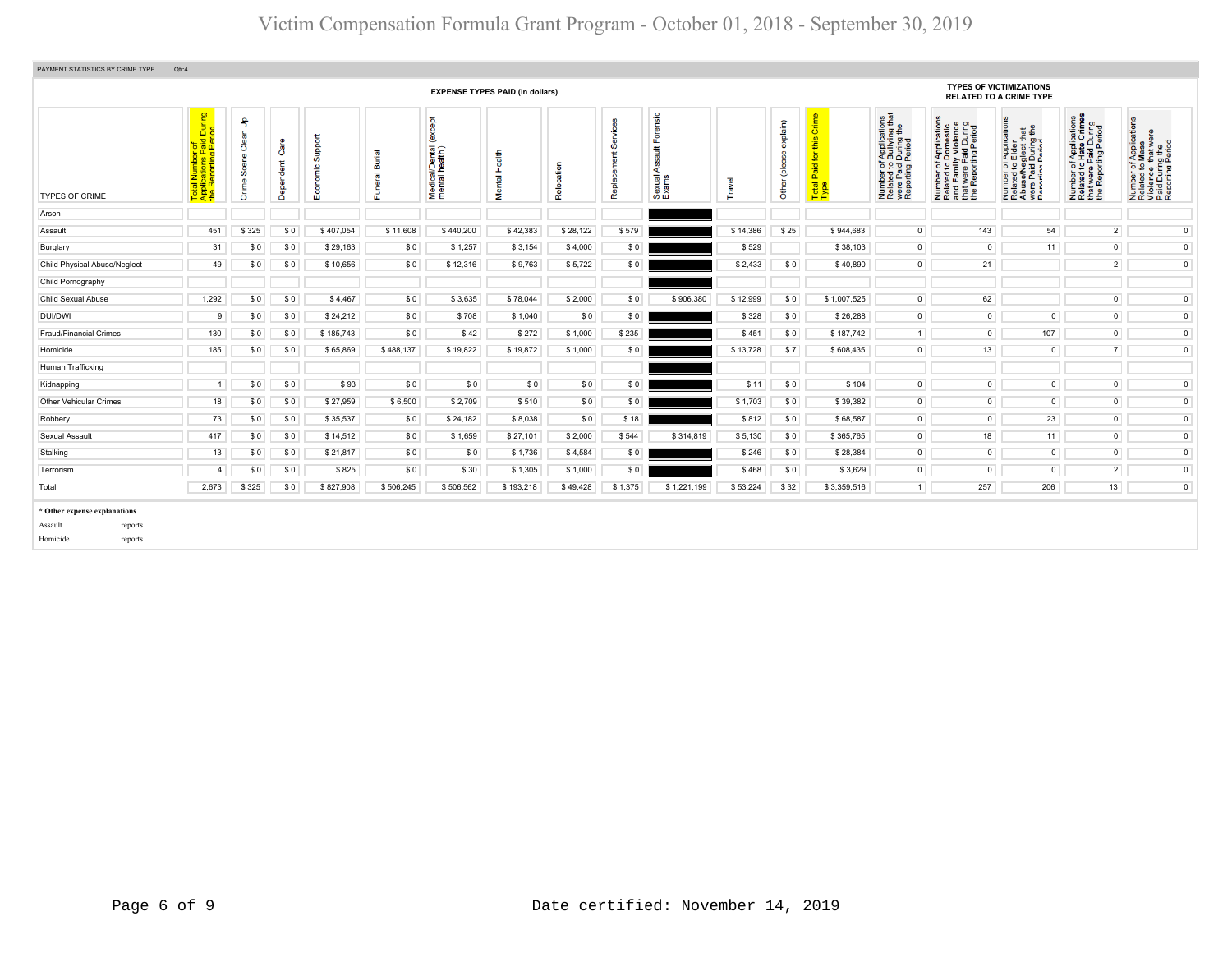| PAYMENT STATISTICS BY CRIME TYPE - Aggregated |                                                                          |                                         |          |                     |                           |                                                   |           |           |         |                                  |                        |                            |               |                                                                                                                    |                                                                                                                                                                      |                                                                                                                                                                      |                                                                                                                        |                                                                                                                                                        |  |
|-----------------------------------------------|--------------------------------------------------------------------------|-----------------------------------------|----------|---------------------|---------------------------|---------------------------------------------------|-----------|-----------|---------|----------------------------------|------------------------|----------------------------|---------------|--------------------------------------------------------------------------------------------------------------------|----------------------------------------------------------------------------------------------------------------------------------------------------------------------|----------------------------------------------------------------------------------------------------------------------------------------------------------------------|------------------------------------------------------------------------------------------------------------------------|--------------------------------------------------------------------------------------------------------------------------------------------------------|--|
|                                               | <b>EXPENSE TYPES PAID (in dollars)</b>                                   |                                         |          |                     |                           |                                                   |           |           |         |                                  |                        |                            |               | <b>TYPES OF VICTIMIZATIONS</b><br><b>RELATED TO A CRIME TYPE</b>                                                   |                                                                                                                                                                      |                                                                                                                                                                      |                                                                                                                        |                                                                                                                                                        |  |
| <b>TYPES OF CRIME</b>                         | During<br>iod<br>$\overline{2}$ $\overline{6}$<br>Repor<br>E de<br>Refer | $\mathbf{S}$<br>层<br>ဒီ<br>C.<br>Æ<br>ō |          | ppp<br>Ø<br>8<br>шĭ | ᠊ᢛ<br>ã<br>$\overline{a}$ | <b>Tako</b><br>Medical/Dental (<br>mental health) |           | နိ        | Repl    | Sic<br>÷<br>exual<br>Isuxe<br>மை | $\overline{\Phi}$<br>ē | $p$ lain $p$<br>١e<br>Othe | Total<br>Type | ons<br>that<br>f Application<br>Bullying<br>Period<br>Period<br>5.25m<br>Number<br>Related<br>were Pai<br>Reportin | ie g<br>g a<br>ily Violer<br>Paid Dur<br>ting Peri<br>Appli<br>Dome<br>y Viol<br>59<br>: ខ ន្ថ<br><b>B</b><br>B<br>Ean<br>wer<br>Repo<br>Numl<br>Relat<br><b>THE</b> | cation<br>$\frac{4}{5}$<br><b>Paplica</b><br>Elder<br>glect the<br>During<br>Period<br>Paid<br><b>Paid</b><br>Paid<br>Paid<br>Hinn F<br>Number<br>Related<br>i 2 s ã | mber of Applications<br>lated to Hate Crimes<br>at were Paid During<br>» Reporting Period<br>Number<br>Related t<br>Ē£ | plicatie<br>ISS<br>$\Phi$<br>r of Appli<br>1 to Mass<br>ce that w<br>uring the<br>ng Perio<br>Number<br>Related t<br>Violence<br>Paid Dur<br>Reporting |  |
| Arson                                         | $5^{\circ}$                                                              | \$0                                     | SO.      | \$0                 | \$0                       | \$314                                             | \$0       | \$4,000   | \$0     |                                  | \$0                    | \$0                        | \$4.314       | $\overline{0}$                                                                                                     | $^{\circ}$                                                                                                                                                           | $\mathbf{0}$                                                                                                                                                         | $\Omega$                                                                                                               | $\circ$                                                                                                                                                |  |
| Assault                                       | 1,801                                                                    | \$761                                   | \$12,795 | \$1,323,178         | \$18,062                  | \$1,576,719                                       | \$153,192 | \$136,161 | \$3,285 |                                  | \$63,415               | \$240                      | \$3,287,808   | $\circ$                                                                                                            | 583                                                                                                                                                                  | 186                                                                                                                                                                  | 7                                                                                                                      | $\mathsf 0$                                                                                                                                            |  |
| Burglary                                      | 141                                                                      | \$0                                     | \$0      | \$88,978            | \$0                       | \$15,866                                          | \$9,508   | \$19,477  | \$1,666 |                                  | \$2,030                | \$0                        | \$137,525     | $\overline{0}$                                                                                                     | $\circ$                                                                                                                                                              | 60                                                                                                                                                                   | $\overline{0}$                                                                                                         | $\overline{0}$                                                                                                                                         |  |
| Child Physical Abuse/Neglect                  | 175                                                                      | \$0                                     | \$0      | \$13,906            | \$0                       | \$72,115                                          | \$43,513  | \$17,953  | \$0     |                                  | \$11,707               | \$0                        | \$159,194     | $\overline{0}$                                                                                                     | 75                                                                                                                                                                   |                                                                                                                                                                      | 7 <sup>1</sup>                                                                                                         | $\circ$                                                                                                                                                |  |
| Child Pornography                             |                                                                          |                                         |          |                     |                           |                                                   |           |           |         |                                  |                        |                            |               |                                                                                                                    |                                                                                                                                                                      |                                                                                                                                                                      |                                                                                                                        |                                                                                                                                                        |  |
| Child Sexual Abuse                            | 4,583                                                                    | \$0                                     | \$0      | \$20,368            | \$0                       | \$11,364                                          | \$275,780 | \$8,748   | \$0     | \$3,271,435                      | \$57,365               | \$0                        | \$3,645,061   | $\circ$                                                                                                            | 252                                                                                                                                                                  |                                                                                                                                                                      | $\circ$                                                                                                                | $\overline{0}$                                                                                                                                         |  |
| DUI/DWI                                       | 26                                                                       | \$0                                     | \$0      | \$62,729            | \$6,500                   | \$5,719                                           | \$1,480   | \$0       | \$0     |                                  | \$1,033                | \$0                        | \$77,460      | $\circ$                                                                                                            | $\circ$                                                                                                                                                              | $\mathbf 0$                                                                                                                                                          | $\mathbf{0}$                                                                                                           | $\circ$                                                                                                                                                |  |
| Fraud/Financial Crimes                        | 539                                                                      | \$0                                     | \$0      | \$788,175           | \$0                       | \$42                                              | \$4,102   | \$1,000   | \$998   |                                  | \$996                  | \$0                        | \$795,312     | 1                                                                                                                  | $\circ$                                                                                                                                                              | 465                                                                                                                                                                  | $\mathbf{0}$                                                                                                           | $\mathsf 0$                                                                                                                                            |  |
| Homicide                                      | 712                                                                      | \$1,000                                 | \$0      | \$199,014           | \$2,023,551               | \$30,189                                          | \$63,534  | \$4,000   | \$0     |                                  | \$41,351               | \$7                        | \$2,362,647   | $\circ$                                                                                                            | 69                                                                                                                                                                   | $\mathbf{0}$                                                                                                                                                         | 21                                                                                                                     | $\circ$                                                                                                                                                |  |
| Human Trafficking                             |                                                                          |                                         |          |                     |                           |                                                   |           |           |         |                                  |                        |                            |               |                                                                                                                    |                                                                                                                                                                      |                                                                                                                                                                      |                                                                                                                        |                                                                                                                                                        |  |
| Kidnapping                                    | 6                                                                        | \$0                                     | \$0      | \$3,851             | \$0                       | \$3,106                                           | \$0       | \$0       | \$0     |                                  | \$11                   | \$0                        | \$6,968       | $\circ$                                                                                                            | $\circ$                                                                                                                                                              | $\overline{0}$                                                                                                                                                       | $\mathbf{0}$                                                                                                           | $\mathbf{0}$                                                                                                                                           |  |
| <b>Other Vehicular Crimes</b>                 | 98                                                                       | \$0                                     | \$0      | \$151,390           | \$8,115                   | \$129,776                                         | \$11,651  | \$5,103   | \$975   |                                  | \$6,225                | \$1,313                    | \$314,546     | $\overline{0}$                                                                                                     | $\circ$                                                                                                                                                              | $\overline{0}$                                                                                                                                                       | $\mathbf{0}$                                                                                                           | $\circ$                                                                                                                                                |  |
| Robbery                                       | 336                                                                      | \$0                                     | \$0      | \$127,956           | \$0                       | \$155,750                                         | \$36,810  | \$9,604   | \$1,708 |                                  | \$2,539                | \$0                        | \$334,367     | $\circ$                                                                                                            | $\circ$                                                                                                                                                              | 89                                                                                                                                                                   | $\mathbf{0}$                                                                                                           | $\mathbf{0}$                                                                                                                                           |  |
| Sexual Assault                                | 1,535                                                                    | \$0                                     | \$451    | \$81,551            | \$0                       | \$34,850                                          | \$118,852 | \$10,721  | \$748   | \$1,131,624                      | \$20,968               | \$0                        | \$1,399,766   | $\circ$                                                                                                            | 49                                                                                                                                                                   | 31                                                                                                                                                                   | $\overline{0}$                                                                                                         | $\mathsf 0$                                                                                                                                            |  |
| Stalking                                      | 62                                                                       | \$0                                     | \$0      | \$40,196            | \$0                       | \$1,396                                           | \$17,614  | \$14,075  | \$0     |                                  | \$2,164                | \$0                        | \$75,445      | $\circ$                                                                                                            | $\circ$                                                                                                                                                              | $\overline{0}$                                                                                                                                                       | $\circ$                                                                                                                | $\overline{0}$                                                                                                                                         |  |
| Terrorism                                     | 13                                                                       | \$0                                     | \$0      | \$825               | \$0                       | \$30                                              | \$13,190  | \$2,000   | \$0     |                                  | \$1,901                | \$0                        | \$17,946      | $\circ$                                                                                                            | $\circ$                                                                                                                                                              | $\overline{0}$                                                                                                                                                       | 4 <sup>1</sup>                                                                                                         | $\mathsf 0$                                                                                                                                            |  |
| Total                                         | 10,032                                                                   | \$1,761                                 | \$13,245 | \$2,902,116         | \$2,056,228               | \$2,037,237                                       | \$749,226 | \$232,842 | \$9,380 | \$4,403,059                      | \$211,705              | \$1,560                    | \$12,618,360  | 1                                                                                                                  | 1,028                                                                                                                                                                | 831                                                                                                                                                                  | 39                                                                                                                     | $\mathsf 0$                                                                                                                                            |  |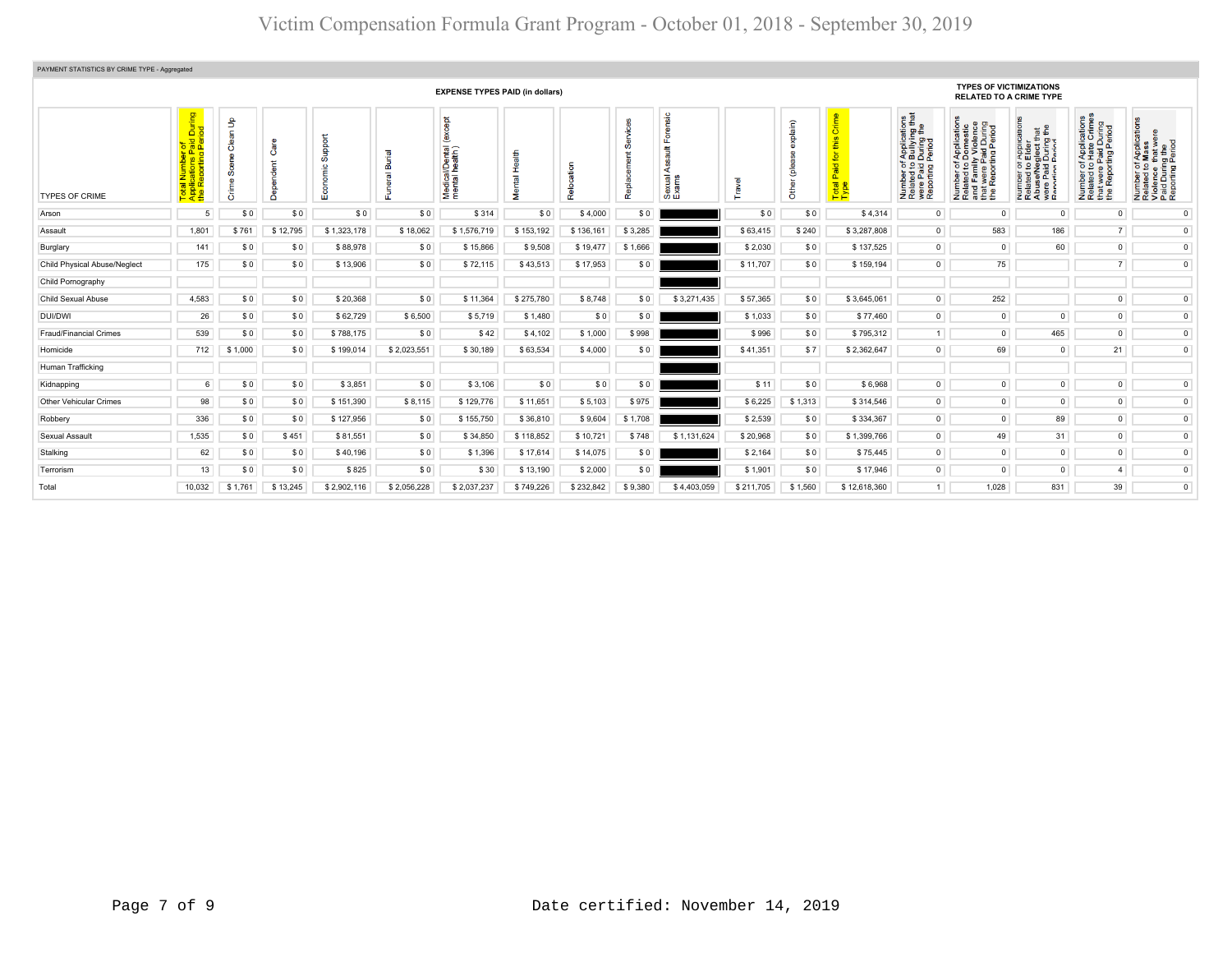### NARRATIVE QUESTIONS

#### 1. **Please explain any significant change in the number of applications received during the reporting period.**

Pennsylvania experienced an 8% decrease in the number of claims during this reporting period. For Federal Fiscal year 2017-2018, Pennsylvania received 7,349 applications and for Federal Fiscal year 2018-2019, a total of 6,737 applications were received. This is an 8% decrease in claims for 2018-2019. For the past few years, Pennsylvania has seen a gradual increase in claims, however, this marks the first time in four years that there has been a slight decrease.

#### 2. **The average length of time to process an application for claim eligibility for compensation**

Count days from time of receipt of application to decision. 89

Please explain your state's procedure for processing an application for claim eligibility, from time of receipt of application to decision. Pennsylvania counts average processing time from the date of the application is received until a first time decision is made to either pay or dent. If after 60 days, the claimant has failed to submit proper documentation, the claim can be placed into an inactive status which does stop the counting for the average processing time.

#### 3. **Does your state have a victim satisfaction survey?**

Yes

A. Number of victim satisfaction surveys distributed during the reporting period. 11,789

B. Number of victim satisfaction surveys completed during the reporting period. 512

C. Number of surveys that indicated satisfaction with the victim compensation program during the reporting period. 420

#### 4. **Please describe any emerging/major issues or notable trends that were encountered in your state that had an impact on your program's ability to meet the needs of crime victims during the reporting period.**

During the rating period, the continued increase of VOCA Assistance funding to local victim service agencies has created more discussion around the area of compensation and more local agencies looking to work more with compensation victims throughout the process. Pennsylvania continues to strengthen our outreach to legislators and citizens to better educate them on compensation and help them understand that no state tax dollars are used to fund the program. We continue to try and find new ways to conduct this outreach.

#### 5. **Please describe in detail efforts taken to serve Victims of Federal Crime during the reporting period.**

Pennsylvania continues to work with federal partners to ensure crime victims needs are met. Cross border issues continue to be a discussion topic when the crime occurs in two (2) or more states. In October 2018, VCAP responded to Tree of Life Synagogue shooting that was deemed an incidence of mass violence and declared a federal crime. VCAP staff spent a week at the Family Assistance Center, at the request of the Federal Bureau of Investigation (FBI). The FBI coordinated the Family Assistance Center. As part of their role, VCAP met with families impacted by this crime and provided information on compensation and assisted with filing claims. Additionally, a coordinated effort was in place with the local victim service agency (Center for Victims) to refer families to them for local services and ongoing management of their compensation claims.

### 6. **Please describe any notable activities during the reporting period that improved the process of victim compensation services.**

In April 2017, Pennsylvania Commission on Crime and Delinquency launched a mobile app that provides information related to victim services in Pennsylvania. As the use of this app has increased, Pennsylvania has continued to make improvements and additions to the app for the users. The app allows victims/claimants to file a claim or check the status of a claim that has been filed. During Federal Fiscal year 2018-2019 there were 437 claims filed thru the app. There were 8,685 logins to check claim status during this time period. Also, during this reporting period, VCAP created a policy that extends reimbursement for Forensic Rape Examinations (FRE) to include Pennsylvania residents sexually assaulted in another state who return to a Pennsylvania hospital or other licensed health care provider for the FRE.

#### 7. **Please describe in detail ways in which your state used VOCA Administrative funds and the impact of these funds on the state's ability to improve victim compensation services during the reporting period.**

The administrative funds are used to partially support the salary and benefits of two staff persons. One of these individuals, a claim specialist, works directly with the Victims Compensation Assistance Program claim process. This process includes determination of eligibility, the verification process, making decisions and the preparation of recommendations. This staff member works directly with victim service groups, service care providers, law enforcement agencies, Clerk of Courts, District Attorney Offices, and victim/claimant compensation claims received daily. The second position provides clerical support for the VCAP. This position assures that all data and bills for incoming claim forms are entered daily and gives Emergency Awards priority status for entering into the claim processing system. This position also assures that all incoming mail is opened and logged, mails acknowledgement letters to victims and claimant, sends notices of decision to victims and claimant and the victim service agencies, and provides assistance to other staff with responsibilities such as filing and copying.